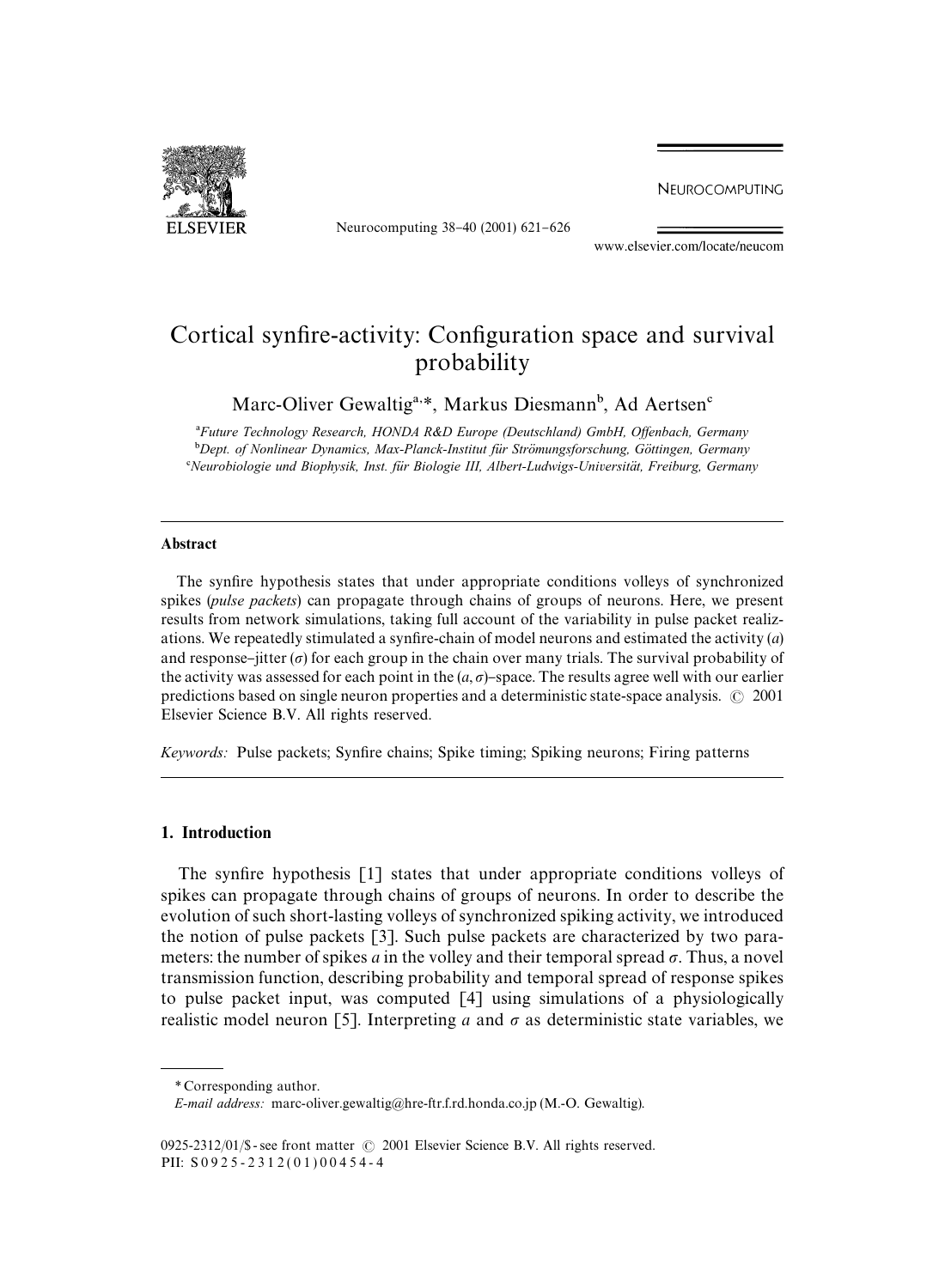could predict the evolution of synchronous activity in a synfire chain network on the basis of the transmission function [4]. Here, we present results of a simulation study [5], undertaken to test whether the results from our two-dimensional state space analysis could be confirmed in network simulations, while taking full account of the variability in pulse packet realizations.

### 2. Methods

A synfire chain consists of a sequence of groups of neurons, interconnected in a feed-forward way by divergent/convergent connections. Each neuron in group *i* receives input from a number of neurons in group  $i - 1$  and projects its axons to a number of neurons in the subsequent group  $i + 1$ . Neurons within a group are not mutually connected. For simplicity, we assume that all groups in the chain have the same number of neurons *w*, and that the connections between the neurons of successive groups are identical and complete (i.e. full connectivity). Here, we chose  $w = 100$  neurons.

For the simulation studies, we used a leaky-integrate-and-fire type model neuron [5] with a membrane time constant of 10 ms. A spike is generated when the membrane potential crosses a threshold value of 10 mV above resting level. An absolute refractory period of 1 ms prevents the generation of a second spike. Relative refractory behavior is modeled by after-hyper-polarizing currents. Post-synaptic currents are modeled by an alpha function, resulting in post-synaptic potentials (PSP) with amplitudes of 0.14mV. In order to simulate the embedding into a cortical network, each neuron was supplied with random background activity from 20,000 neurons,  $80\%$  of which were excitatory,  $20\%$  inhibitory. PSP amplitudes and mean firing rates were chosen such that they yielded a consistent low spontaneous activity of about 2 Hz per neuron.

In a model synfire chain, activity propagation can be triggered using a stimulus which mimics the output of a group of neurons, sending activity into the chain. For a set of different stimulus configurations we performed the following experiment, using 50 trials for each stimulus configuration. In each trial a stimulus pulse packet was created by drawing  $a_0$  spike times from a Gaussian distribution with standard deviation  $\sigma_0$ . We presented this stimulus pulse packet to the neurons of the first group and recorded the spike responses of all neurons in all groups. Stimulus parameters were chosen such that they covered the borders of the configuration space: one set was chosen by setting  $a_0 = w = 100$  and varying  $\sigma_0$  between 0 and 5 ms, the other set was chosen by setting  $\sigma_0 = 0$  ms while varying  $a_0$  between 0 and 100 spikes.

# 3. Results

Fig. 1 shows four typical raster displays of propagating synfire activity. Panels A and B show cases where the chain was started with a number of fully synchronized input spikes. Observe that the spike volley in panel A (54 initial spikes) is able to build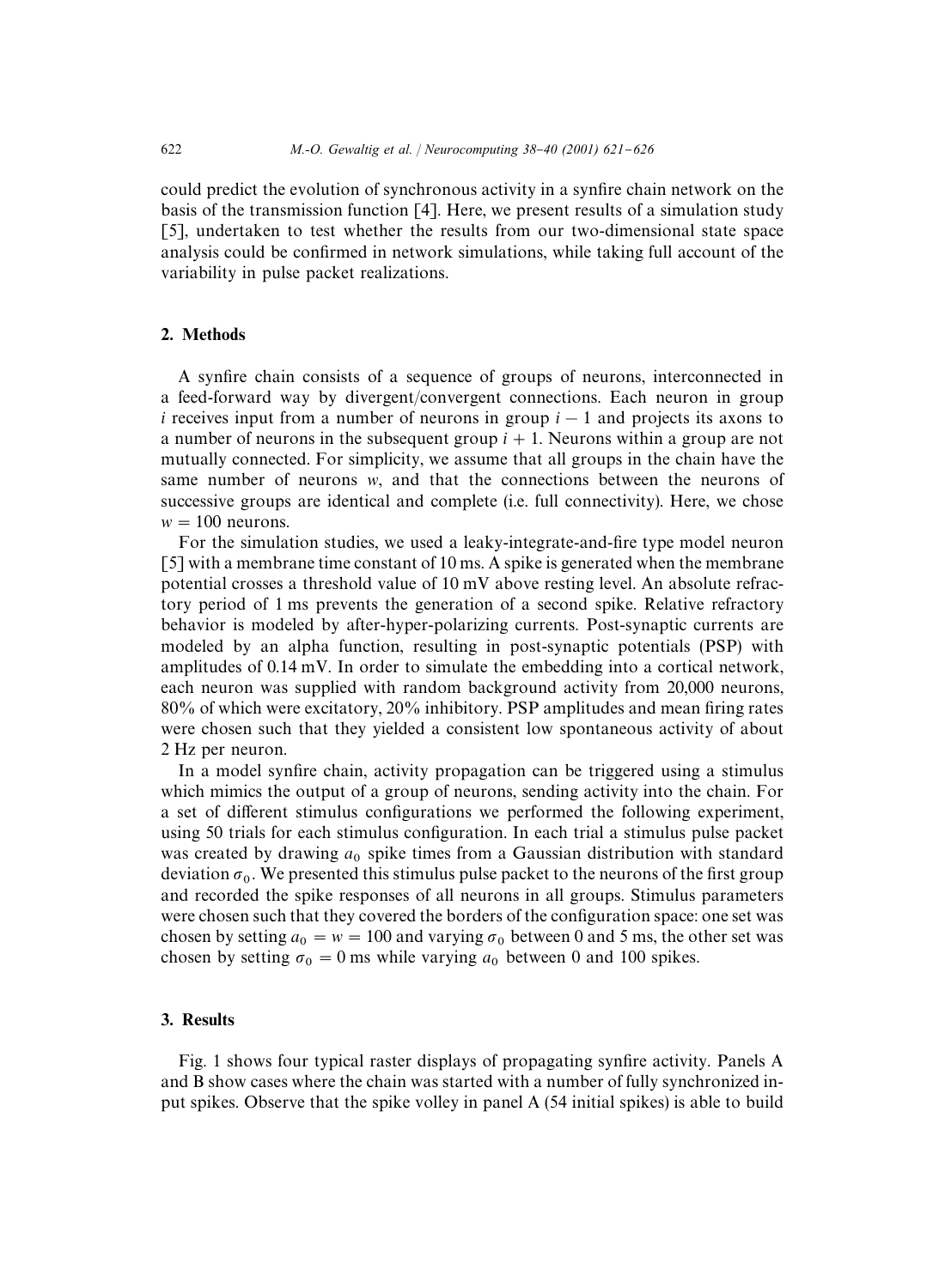

Fig. 1. Raster displays of evoked synfire activity for different stimulus parameters. Each row in a panel shows the spiking activity of a synfire group versus time. Within each row, dots correspond to spike events of a single neuron. The top row in each panel shows the first group in the synfire chain. The stimulus pulse packet is not shown. Further explanation in text.

up enough activity in order to propagate along the entire chain. By contrast, panel B (52 initial spikes) shows the situation where at each group, the dispersion of the spikes increases and the activity propagation stops before the end of the chain is reached. Note, that in both cases the initial conditions were very similar and differed only by two input spikes. Panels C and D illustrate the behavior of the same synfire chain under the conditions of a large number (100 initial spikes) of broadly distributed input spikes. Panel C ( $\sigma = 3.5$  ms) demonstrates that the system is able to reduce the input jitter to some residual amount. By contrast, in panel D ( $\sigma = 4.0$  ms) the input dispersion increases while the number of spikes steadily reduces from group to group, until the group activity becomes indistinguishable from the background activity.

Taken together we observed two different modes of activity propagation. Either the initial stimulus is strong and/or concise enough to result in stable propagation of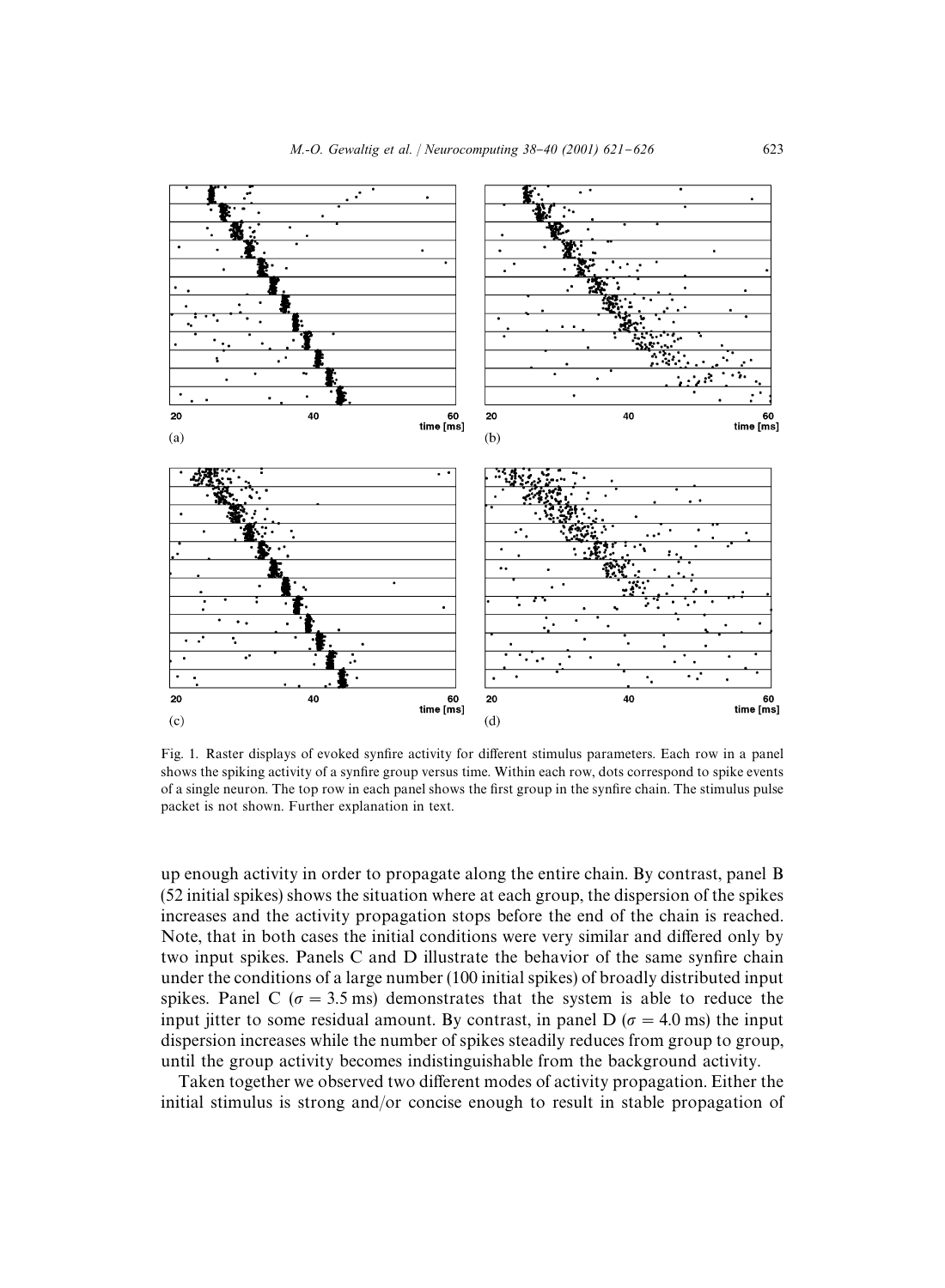activity, or it is not. In the latter case, the activity propagation ceases after a few groups. Although Fig. 1 suggests that the boundary between these two modes is very sharp, it is effectively blurred by the effect of the background activity which causes large variability between individual trials.

This variability is illustrated in Fig. 2, which shows the evolution of pulse packet activity  $a_i$  and temporal jitter  $\sigma_i$ , estimated from the recorded spike-trains, at each group *i* for different trials. Observe that neither the activity nor the time jitter evolves monotonically along the chain, not even on average. However, the averages of both measures converge rapidly towards an asymptotic value.

Assuming that the system can, at least on average, be fully described by the two parameters *a* and  $\sigma$ , we can plot the evolution of activity propagation as trajectories in the  $(a, \sigma)$ -configuration space. At each group *i*, we obtain a pair of values  $(a_i, \sigma_i)$ . The stimulus parameters are denoted as  $(a_0, \sigma_0)$ . Thus, the propagation of activity through a synfire chain of length  $\ell$  can be expressed by the series of pairs  $\{(a_0, \sigma_0), (a_1, \sigma_1), \ldots, (a_\ell, \sigma_\ell)\}\)$ , referred to here as a "trajectory". We say that a pulse packet "survives" if it travels along the entire synfire chain, while maintaining a minimum amount of precision and activity. The survival probability at each point in the  $(a, \sigma)$ -space can then be assessed by computing the fraction of the trajectories crossing a small area around  $(a, \sigma)$  that survive.

Fig. 3 shows the survival probability of a propagating pulse packet for different input configurations. Dark grey corresponds to a survival probability close to zero,



Fig. 2. Evolution of pulse packet activity  $a_i$  (left) and temporal jitter  $\sigma_i$  (right) versus group index *i*. Grey curves represent trial averages. (A) 52 initial spikes with  $\sigma = 0.0$  ms. (B) 100 initial spikes with  $\sigma = 4.0$  ms.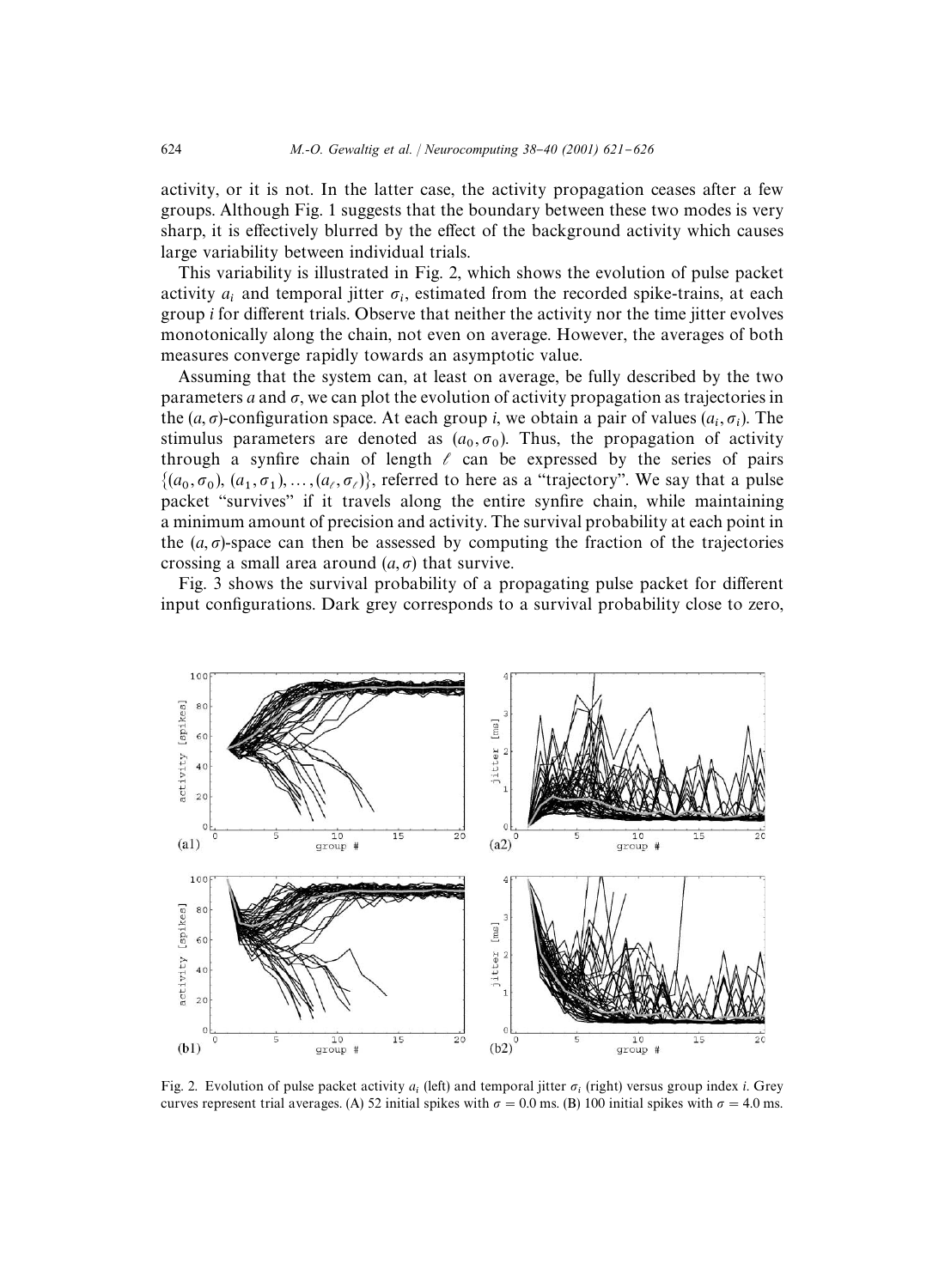

Fig. 3. Survival probability of a synfire chain at a given position in the  $(a, \sigma)$ -space (Light grey: high values, dark grey: low value). The superimposed trajectories show trial averages of chains which survived in at least 50% of all trials. For a wide range of parameters the pulse packet is likely to evolve towards a stable configuration. Within this region all trajectories lead towards the same fixed-point. Note that the temporal jitter at the fixed point is well below 1 ms.

while light grey indicates a survival probability close to one. The superimposed trajectories show trial averages of configurations which survived in at least 50% of all trials. Observe that there exists a wide range of stimulus parameters for which the pulse packet is likely (i.e. with probability  $P > 0.5$ ) to evolve towards a stable attractor. If the pulse packet is moved away from the attractor, it can re-synchronize and re-gain activity. In the deterministic case, the region in which the system will return to the attractor is called the *basin of attraction*; here it is distinguished by a survival probability close to one. Note the steep transition which separates the basin of attraction from the rest of the configuration space, where the survival probability is close to zero. Near the attractor, the precision of firing is well below  $1 \text{ ms}$ . We note that a steep transition of the survival probability between the stable and the instable regime demonstrates the validity of the  $(a, \sigma)$ -description.

# 4. Summary and conclusions

Taken together, the results of these network simulations of synfire activity correspond well to our earlier predictions, based on single neuron properties [4]: For